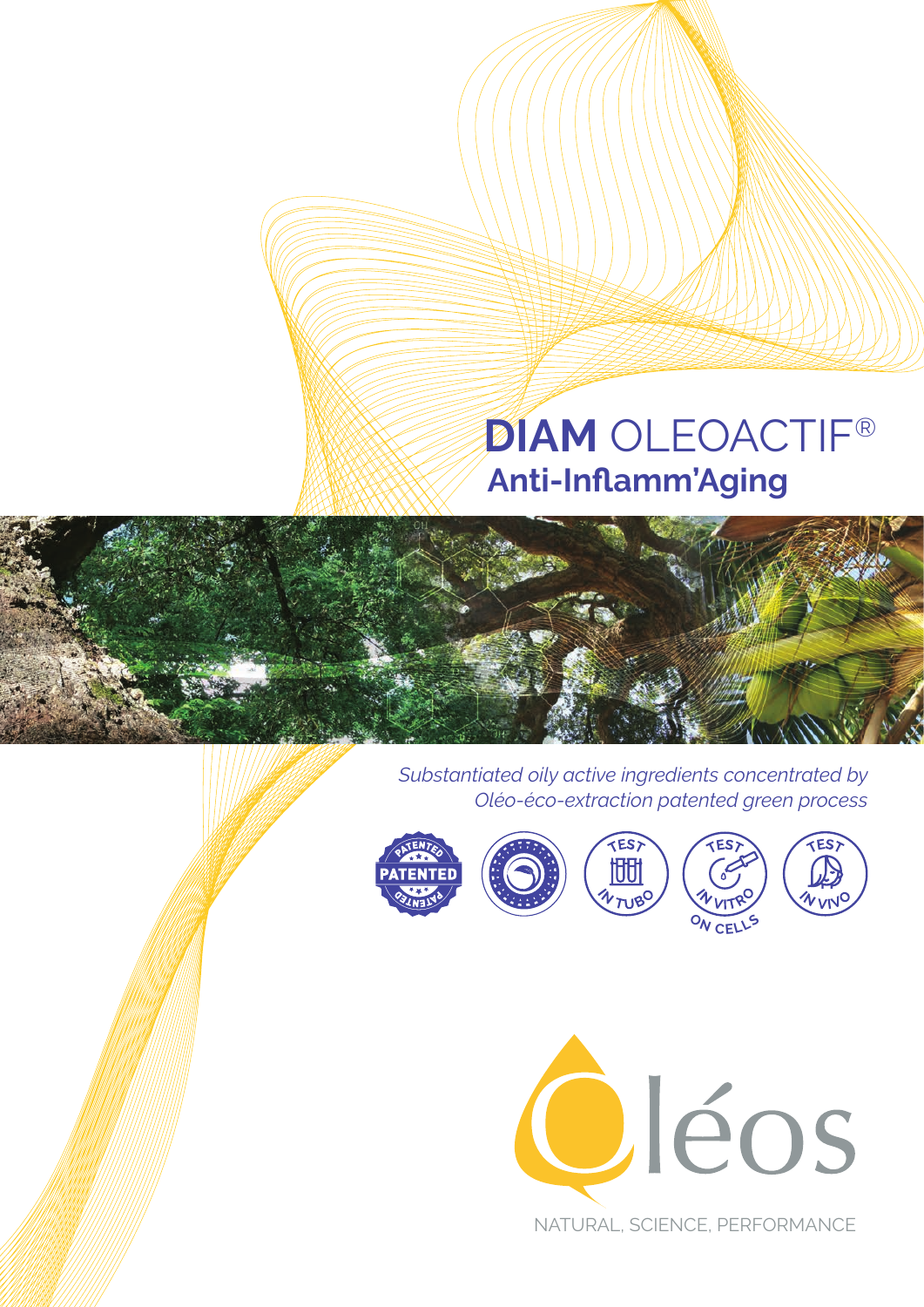

# **DIAM** OLÉOACTIF®





Ì

### NATURAL ANTI-INFLAMM'AGING INGREDIENT

Diam Oléoactif® is an eco-designed oily active, 100% natural and organic, derived from cork oak and coconut oil through the patented Oléo-éco-extraction technology. It is an Oléoactif® for **sensitive and reactive skin**, acting as a natural shield against inflamm'aging.

The **cork oak nugget** (see left) is a by-product from the cork-making process. It is very rich in **anti-inflammatory molecules (>50% triterpenes)**. This highly active raw material has been combined with **cork oak roots, leaves, and flowers, rich in polyphenols. Virgin coconut oil** has been chosen for its high content in Medium Chain Triglycerids, allowing a perfect **vectorization** of the active molecules inside the skin. Thanks to this synergistic system, Diam Oléoactif® is a very potent ingredient, totally safe and highly stable.

# THE CORK OAK, A HIGHLY RESISTANT TREE



*Quercus Suber* is the botanical name for a slow growing, evergreen oak, which is cultivated in the Mediterranean region, and usually lives 150-200 years. The cork is a spongy substance **protecting the tree from fire, insects,**  and other aggressions from the environment. The bark, even taken away, regenerates within 9 years in a better quality. An average tree produces corks for 4,000 bottles per harvest. Corks have been used to seal wine containers for centuries.

# THE CONCEPT OF INFLAMM'AGING

A major characteristic of the aging process is an **overall reduction in the capacity of the skin to cope with oxidative stress factors and an associated and progressive increase in pro-inflammatory skin conditions** (Elvira et al., 2011). This phenomenon is known as **"inflamm'aging"**.

Inflammation is one of the first responses of the immune system to infection or irritation. Many **causes of inflammation** exist: **UV radiation, pollution, stress or auto-immune disorders** such as psoriasis and rheumatoid arthritis. During inflammation, a variety of mediators are brought into play (histamine, eicosanoids, cytokines...).

The **anti-inflammatory activity of Diam Oléoactif®** has been **substantiated**:

- **In vitro on cells**, through the study of cytokine TNF-α secretion.
- **In vivo at 0.5 %**, on the redness of sensitive skin with rosacea.
- **In vivo at 5 %**, with a protective and soothing action after a photo-induced erythema.



# SIGNIFICANT RESULTS ON INFLAMMATORY CYTOKINE TNF-α

 Cells were incubated in the presence of a pro-inflammatory agent and then treated with 1%, 2% or 3% of Test carried out on ARPE-19 cells (Adult Retinal Pigmented Epithelium -19 years old). Diam Oléoactif®.



**This ingredient demonstrates a dose-dependent reduction of TNF**-α **secretion: from -44% to -68%.**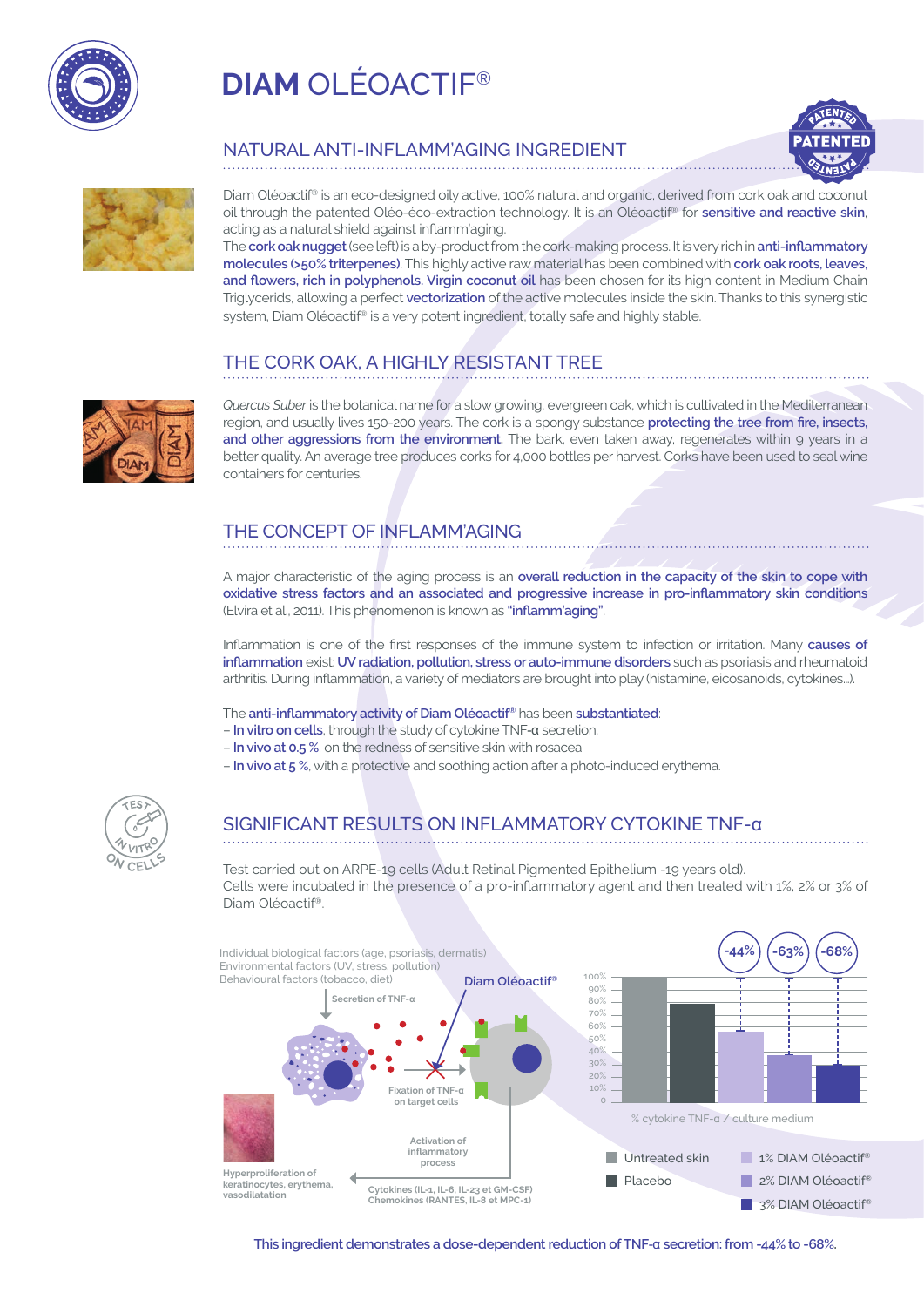

# CLINICAL STUDY (0.5 %), ACTION ON HEMOGLOBIN AND COLLAGEN

 This clinical test was conducted on 20 volunteers aged 30 to 50 with sensitive skin and rosacea, to assess the efficacy of Diam Oléoactif® on permanent redness. During 28 days, the subjects applied twice a day a placebo cream, versus a cream with 0.5% of Diam Oléoactif®. The hemoglobin and collagen contents of the skin are assessed through spectrophotometry.



**In the skin upper layers (<2mm), 0.5% Diam Oléoactif® reduces the amount of hemoglobin by 59% compared to placebo, and increases the amount of collagen in the skin.**

# CLINICAL STUDY (5 %), PREVENTION AND REDUCTION OF SKIN REDNESS

This clinical test was conducted on 10 volunteers aged 20 to 56, as a double-blind experiment against placebo to assess the effect of Diam Oléoactif® on skin redness, through photo-induced erythema.

**Diam Oléoactif® allows the skin to better react to the inflammation caused by UV rays, with up to -70% of skin redness after only 3 applications.**



**NEW RESULTS**

### **Prevention of skin redness**

From D-11 to D-1, the subjects applied twice-daily a placebo cream, versus a cream containing 5% of Diam Oléoactif®. The skin was then exposed to UV rays at D0.

#### **Reduction of skin redness**

The skin was exposed to UV rays at D0. The subjects then applied 3 times a placebo cream, versus a cream containing 5% of Diam Oléoactif®: immediately (D0), at D0+16h, and at

Colorimetric measurement of Colorimetric measurement of the parameter a\* (green-red the parameter a\* (green-red axis) expressed as % axis) expressed as %

\*p<0.05 compared to Do, Student's test \*\*p<0.01 compared to Do, Student's test

**200.05** compared to Do, Student's test p<0.01 compared to Do, Student's test

 $FE$ 

V<sub>VN</sub>O

 $\widetilde{C}$ 

 $v_{\text{VV}}$ 



**Applied preventively during 11 days, 5% Diam Oléoactif® significantly reduces the photo-induced redness of the skin, 24h after exposure.**



**Applied 3 times after UV rays exposure, 5% Diam Oléoactif® significantly reduces the photo-induced redness of the skin.**